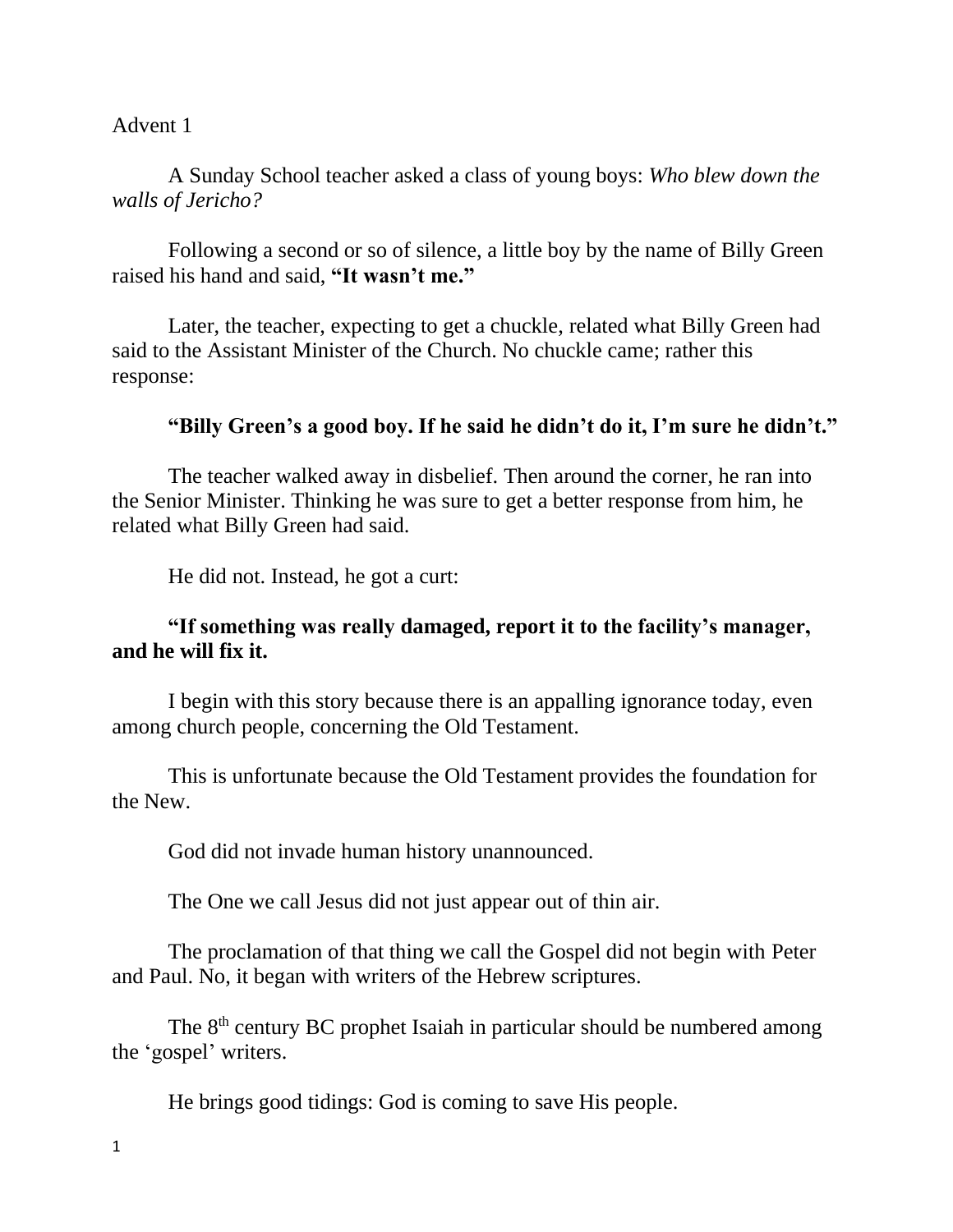Think of those thrilling lines set to music in Handel's *Messiah*:

## **"Comfort ye, comfort ye my people. . .**

## **"O Zion, that bringest good tidings . . . lift up thy voice with strength; lift it up, be not afraid; say unto the cities of Judah, Behold your God!"**

And, where in the New Testament do we find God coming, God showing up?

What about in today's Gospel?

Here we find what Isaiah saw from afar taking place on earth's stage. The living God in the person of His Son Jesus comes to Zion and to His Temple. That is what the Palm Sunday story is all about.

We need the Old Testament, particularly Isaiah, to understand the mission and ministry of Jesus Christ.

It is for this reason that during Advent this year I shall be focusing on **'The Gospel in Isaiah'**.

In so doing, I shall be dipping into an older Prayer Book tradition . . . one in which a key chapter from this prophetic book was assigned to each of the four Sundays in this season.

This morning, looking at Isaiah, chapter 1, I want to speak to you on the subject of **'God's call to a nation in trouble'.** 

The nation in view in this chapter is the southern kingdom of Judah, but much of what the prophet says, as I think you will agree, is applicable to our own nation at this time.

A Christian song that was popular in the 1970s begins with the words: **"Troublesome times are here, filling men's hearts with fear."**

The antidote the author gives to this fear (which is still very much with us) is: **"Jesus is coming soon, morning or night or noon."**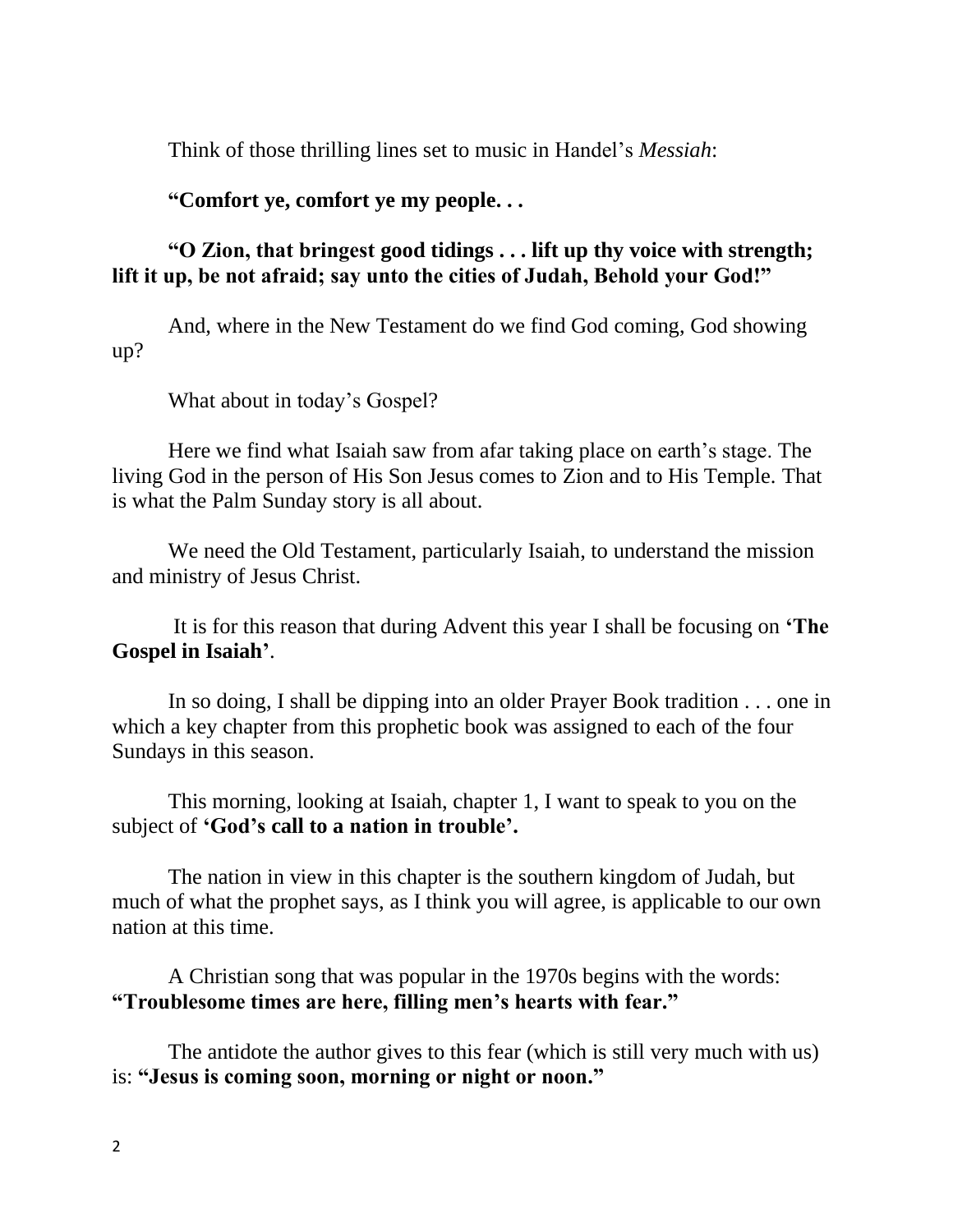The Second Advent of Christ is, of course, one of the themes of the season we are beginning today.

We don't know the day or the hour, but we believe Jesus is coming. Ultimately His coming is the hope of the world.

What this coming means is that in the end, **God wins.** Good news indeed and a powerful antidote to all fear.

In the interim, before that event happens, though, I want to suggest that God has work for us to do. We are not to be idle. ///

But, back Isaiah. As today's passage opens, a dark cloud hovers over Judah.

God's people have been disobedient, and a day of reckoning is coming. In particular:

--Their leaders have been taking bribes and not providing for the needy.

--Their worship is a shame. They are going through the motions, saying the right words, performing the right sacrifices, but their heart is somewhere else.

 --In the midst of all this, they have left the God who brought them out of Egypt and planted them in their own land behind.

Thus, we hear the prophet, speaking in God's name, say: **"The ox knoweth his owner, and the ass his master's crib: but Israel doth not know [me]."** 

They are too busy leading self-indulgent lives in a time of relative prosperity to look up.

Oh yes, pagan empires around them  $-$  at this time the Assyrians  $-$  are on the move, but for the most part they are doing what people today are doing, carrying on as usual. Focusing on me and my. Making pleasure their end all.

Isaiah sees the good times coming to an end. Their country is going to be invaded and laid waste.

Where is the good news, the gospel, in all this?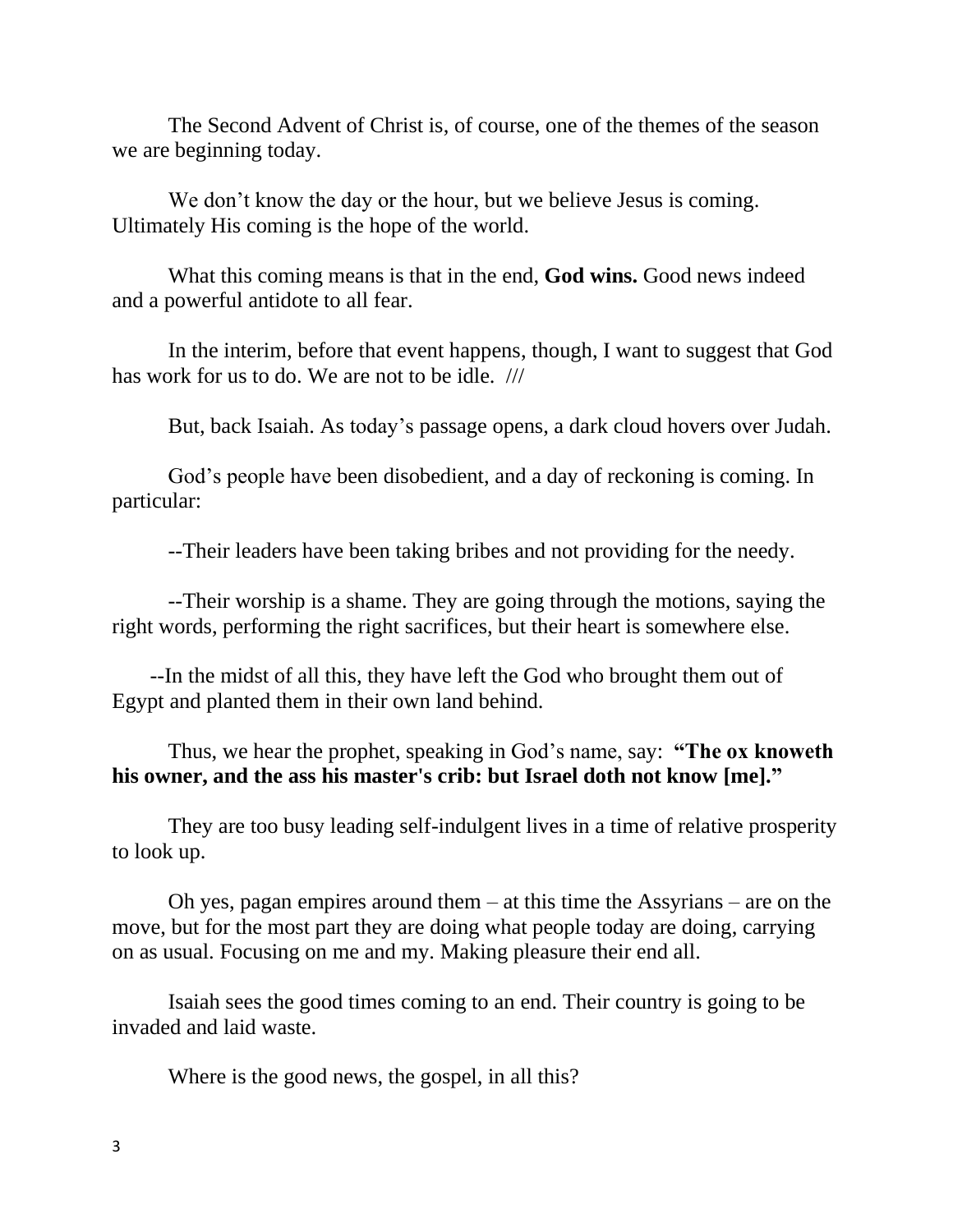Well, it is nowhere to be found. But, if we carry on reading, it jumps out at us in verse 18.

Here, there is change in tone. Instead of God denouncing their sins and foretelling judgment, He speaks to them as a parent might speak to a naughty child. **"Come, now let us reason together."**

Then, in the same verse, like a burst of light. comes 'gospel', good news:

### **"Though your sins be as scarlet, they shall be as white as snow; though they be red like crimson, they shall be as wool."**

"If you will turn back to Me, I will turn back to you and forgive your sins and heal your land." That is what God is saying.

I wonder if He may not be saying the same thing to us today? "Come back to me America, and I will heal your land. I will banish fear and restore hope."

Will America heed God's call? That waits to be seen, but there is no lack of willingness on God's part.

In modern day America we continue to put "In God we trust" on our money.

Many of the speeches from our political leaders end with the words, "God bless you" and "God bless America."

But, how much do these outward gestures mean?

Who is our real master? Yahweh or mammon?

Again, might not God be saying to us what He said to Israel of old, "Come, now let, us reason together." ///

If that indeed is the case, where is renewal to begin?

With the pagans out there on the street?

With the nones – those who claim no religious affiliation and now make up around 21percent of the population in this country?